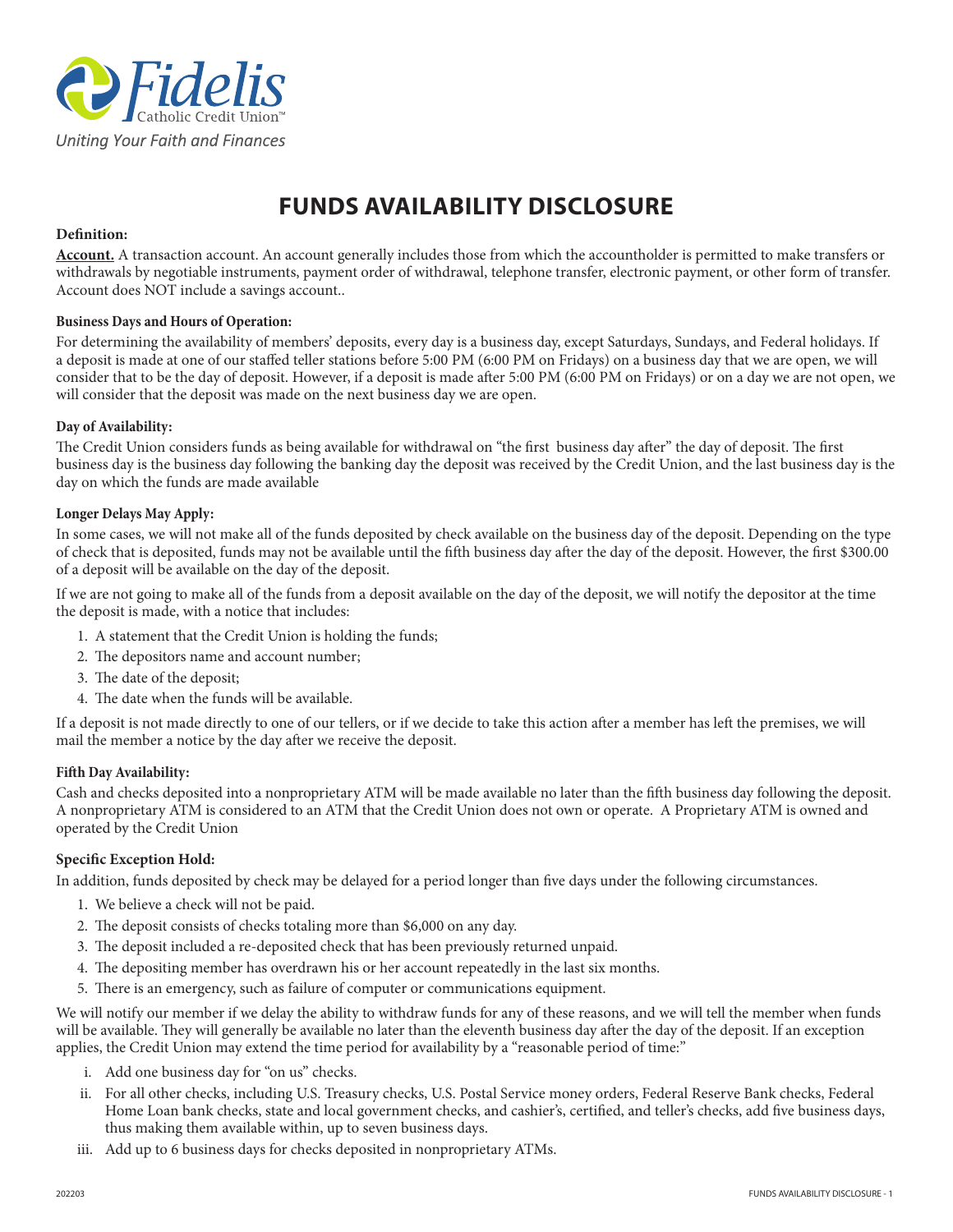## **Same Day Availability:**

Cash and Federal government payments made by the automated clearinghouse method, such as Social Security payments, SSI payments, IRS tax refunds, and federal government salary payments, must be made available on the day funds are received or, if the funds are not received on a business day, on the next business day.

# **Next Day Availability:**

The credit Union affords next day availability for the following funds deposited in person at a teller station. To qualify for next day availability the member must deposit the funds during the Credit Union's regular business hours.

- 1. **Government Checks**. For example, US Treasury checks, US Postal Service money orders, checks drawn by the State or an agency of the State or a branch of local government deposited into an account held by the payee of the check.
- 2. **Depository Checks**. For example, travelers checks, cashier checks, certified checks and money orders.
- 3. **Checks on Us**. Checks drawn against the account of the Credit Union.
- 4. **Drafts Covered by the Members Account**. For example, there may be situations where the members account balance exceeds the amount of the draft. This will be reviewed on a case by case basis.
- 5. **The Following Types of Checks**, if deposited in person at a teller station into the payee's account.
	- i. U.S. Postal Service Money Orders.
	- ii. Federal Reserve Bank checks/Federal Home Loan Bank checks.
	- iii. State and local government checks, if the Credit Union is located in the same state as the government entity that issued the check and if the check was accompanied by any special deposit slip required by the Credit Union.
	- iv. Cashier's, certified, or teller's checks, if accompanied by any required special deposit slip.
- 6. **Electronic Payments** (e.g., wire transfers, automated clearinghouse credit transfers). These are considered "received" when the Credit Union has received both:
	- i. Payment in finally collected funds, and payment instructions indicating the account and the amount to be credited.
- 7. **For Checks Not Described Above**, the lesser of \$300 or the aggregate amount of such checks must be available, except that:
	- i. If the member receives cash at the time of the deposit, the amount of cash received is not required to be credited. For example, if the member deposits a \$400 check and receives \$100 cash back, the Credit Union need not make an additional \$300 available for withdrawal the following day.
	- ii. If the member has a negative book balance or a negative available balance in the account at the time of the deposit, the \$300 that must be available on the next business day may be made available by applying \$300 to the negative balance, rather than making \$300 available for withdrawal.

## **Second Day Availability.:**

The following funds deposited into a member's account must be made available no later than the second business day following the deposit.

- 1. The following types of checks, if not deposited in person (i.e., through the mail or ATM owned by the Credit Union) or deposited into an account other than the named payee:
	- i. U.S. Postal Service Money Orders.
	- ii. Federal Reserve Bank checks/Federal Home Loan Bank checks.
	- iii. State and local government checks.
	- iv. Cashier's, certified, or teller's checks.
	- v. US Treasury checks.

## **Adding a Day to Availability Period:**

The availability period may be extended by one day for a deposit that is made to a Credit Union located in Hawaii or Alaska, is not subject to next-day availability, and is by check drawn on a paying bank not located in the same state as the Credit Union.

## **"Case by Case" Holds:**

If a Credit Union has a policy of making funds available sooner than required by the foregoing rules, the Credit Union may extend the time when funds are available up to the time periods permitted on a case-by-case.

## **Withdrawal by Cash or Similar Means:**

The Credit Union may extend by one business day the time that funds deposited in an account by one or more checks governed under #4 and #5 above, are available for withdrawal by cash or similar means. (Similar means include electronic payment, issuance of a cashier's check or teller's check, or certification of a check, or other irrevocable commitment to pay, but not including the granting of credit to a bank, FRB, or FHLB that presents a check to the Credit Union for payment.) The Credit Union will make \$500 of these funds available for withdrawal by cash or similar means not later than 5pm on the business day on which the funds are available. This \$500 is in addition to the required \$300. Cash withdrawals for the remainder of the funds (over the \$500) can be delayed until the following business day.